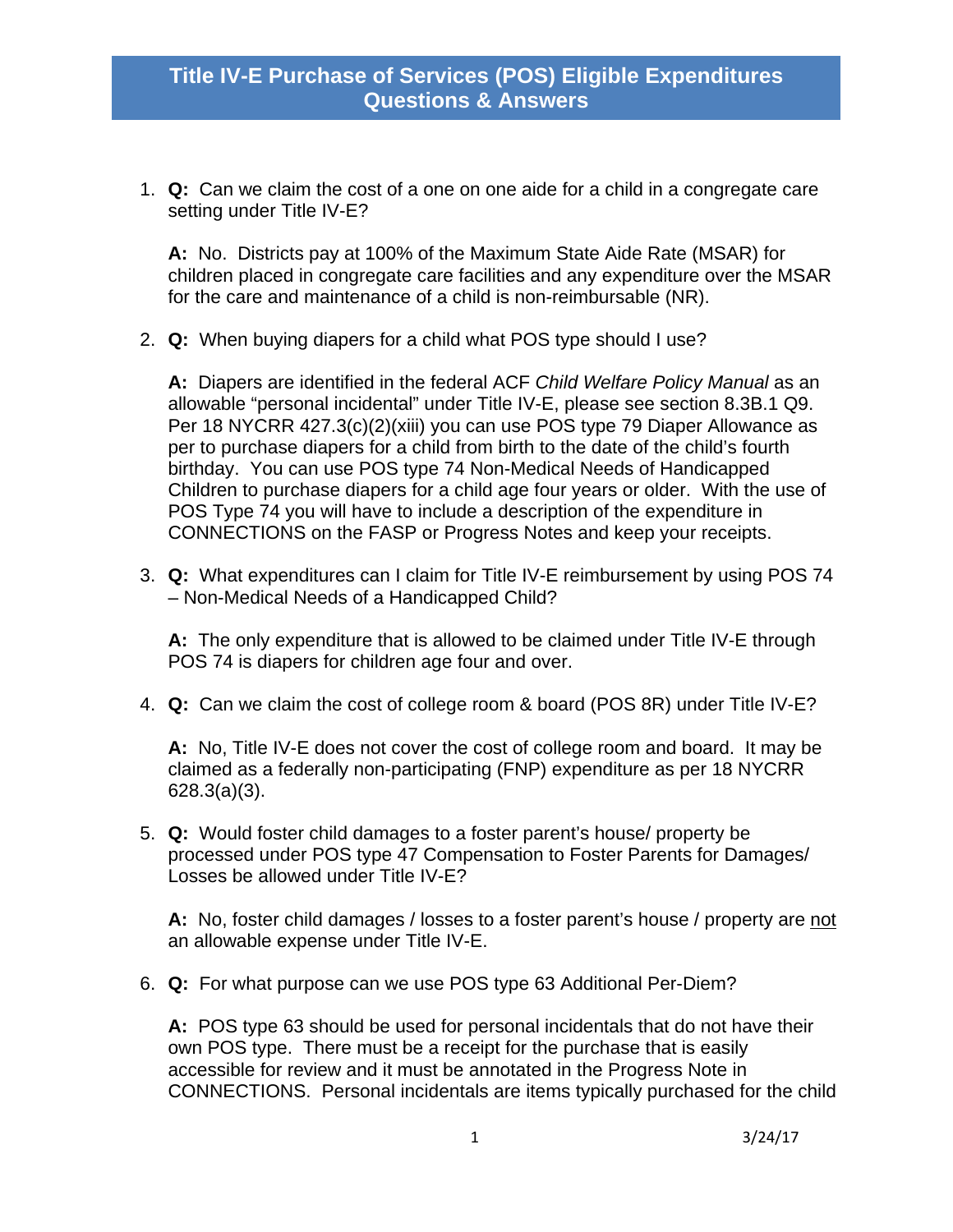on an occasional, as-needed basis and may include a variety of items. The federal ACF defines "personal incidentals" as "items related to personal hygiene, cosmetics, over-the-counter medication special dietary foods, infant and toddler supplies, including high chairs and diapers, fees related to activities, such as Boy/Girl Scouts, special lessons, including horseback riding, graduations fees, funeral expenses, and miscellaneous items such as stamps, envelopes, writing paper, film and the cost of film development for a personal camera" per the federal ACF *Child Welfare Policy Manual* section 8.3B.1 Title IV-E, Foster Care Maintenance Payments Program, Payments, and Allowable costs, question 9. *Please be aware that diapers expenditures should be processed under POS type 79 and special lessons should be processed under POS type 70.* **Any other uses of POS 63 must be approved or directed by OCFS.** 

7. **Q:** Is school supplies an allowable expense under Title IV-E?

**A:** Yes. The reasonable cost of school supplies is an allowable expense under Title IV-E. As per the Social Security Act Sec. 475(4), the term "foster care maintenance payments" means payments to cover the cost of (and the cost of providing) food, clothing, shelter, daily supervision, school supplies, a child's personal incidentals, liability insurance with respect to a child, reasonable travel to the child's home for visitation, and reasonable travel for the child to remain in the school in which the child is enrolled at the time of placement. In the case of institutional care, such term shall include the reasonable costs of administration and operation of such institution as are necessarily required to provide the items described in the preceding sentence. POS type 66 – School Expense would be used and the receipt of the purchase must be easily accessible for federal review.

8. **Q:** Can the cost of acquiring a birth certificate be claimed as a Title IV-E Maintenance Expenditure?

**A:** No. Please see 17-OCFS-INF-01 for instructions on acquiring a free, certified copy of a United States Birth Certificate for youth in foster care.

9. **Q:** Can we claim the cost of a gift, POS 71, under Title IV-E?

**A:** No. The federal ACF *Child Welfare Policy Manual* does not stipulate that gifts are covered under Title IV-E. As per the Social Security Act Sec. 475(4), the term "foster care maintenance payments" means payments to cover the cost of (and the cost of providing) food, clothing, shelter, daily supervision, school supplies, a child's personal incidentals, liability insurance with respect to a child, reasonable travel to the child's home for visitation, and reasonable travel for the child to remain in the school in which the child is enrolled at the time of placement. In the case of institutional care, such term shall include the reasonable costs of administration and operation of such institution as are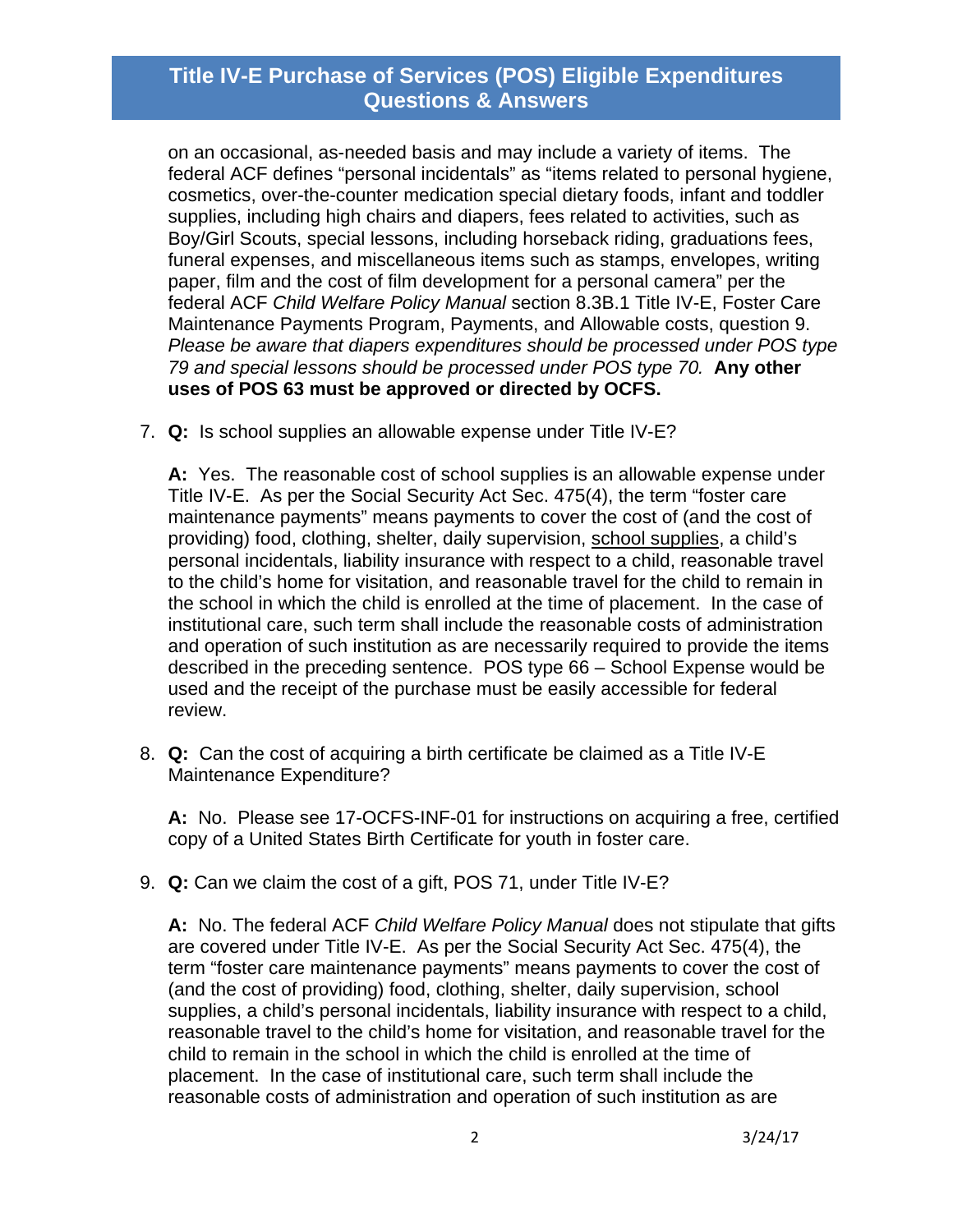necessarily required to provide the items described in the preceding sentence. These expenditures can be claimed as federally non-participating (FNP) per 18 NYCRR 427.3 (c)(2)(iv).

10. **Q:** What type of transportation expenditures are covered under Title IV-E?

**A:** The following are Title IV-E Maintenance Transportation expenditures, processed with POS type 72 or 73:

- POS type 72 Child's transportation to and from school for school attendance in the school in which the child was enrolled in at the time of placement.
- POS type 73 Foster Parent's travel for attendance at school conferences in the school in which the child was enrolled in at the time of placement.
- POS type 73 Child's transportation for visitations with biological parent(s), siblings, other relatives or other caretakers that are "reasonable" (these can occur at the biological parent(s) home or an approved predetermined alternate location). ONLY the child's transportation costs are allowable. Biological parent(s), siblings, other relatives or other care takers transportation is not an allowable Title IV-E expenditure.

The following expenditures are allowed to be paid administratively and claimed on the RF2A package of the Automated Claiming System (ACS) in the F2 function and then allocated via the SRMS:

- Foster parent's travel for attendance at administrative case/judicial reviews and mandatory case conferences/team meetings
- Children's travel for attendance at administrative case/judicial reviews
- Child's "other" transportation to and from school associated with school attendance in the school in which the child was enrolled at the time of placement, extracurricular activities that do not substitute for daily supervision
- Transportation for "placement of the child"
- Transportation of the child/family to various appointments medical or counseling
- Cost of a biological parent/relative to visit a child in foster care

The following expenditure is allowed to be paid administratively and claimed on the RF2A package of the ACS as a F6 coded for salary administrative training expenditure:

 Foster parent's transportation for mandatory foster parent training. Please refer to the federal ACF *Child Welfare Policy Manual* section 8.3B.1 Question 4 and section 8.1B, Question 28, which deal with Title IV-E allowable transportation expenditures.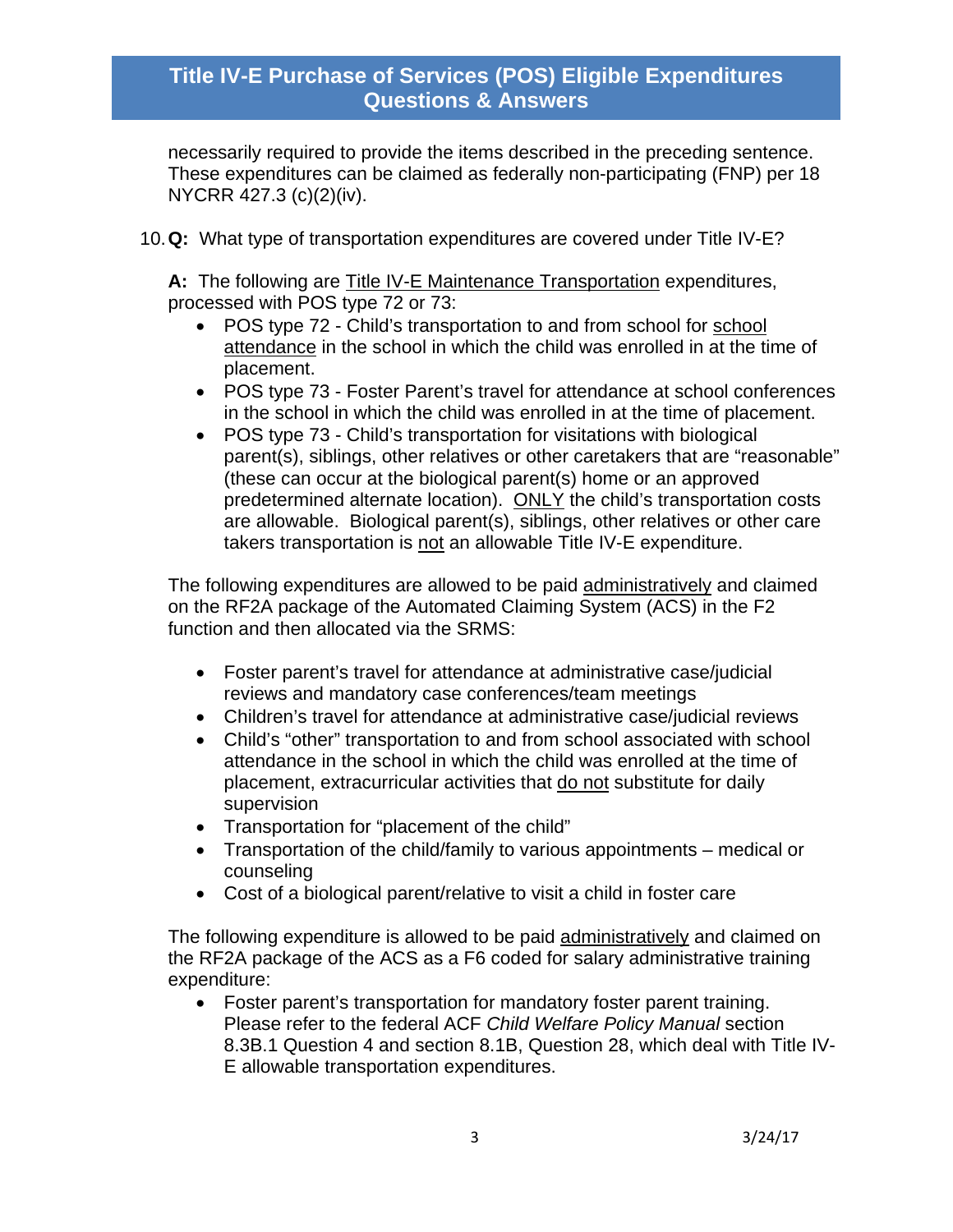11. **Q:** Can I put my child in pre-school/day care for socialization and claim it under POS type 83 Foster Care Babysitting for Title IV-E reimbursement?

**A:** No. Title IV-E foster care does not allow reimbursement for "socialization." Title IV-E foster care allows for reimbursement of babysitting/child care while the foster parent (s) are working and the child is not in school; or the foster parent(s) are attending case/judicial reviews, case conferences/team meetings and foster parent mandated training. The child care services must be provided by a provider that is licensed, certified or registered to provide child care. The cost of informal (non-regulated) episodic care is included in the POS 61 payment. Please refer to the federal ACF *Child Welfare Policy Manual* section 8.3B1, Question 3.

12. **Q:** Does Title IV-E cover the cost of child day camp fees?

**A:** Yes, with limitations. Day camp can substitute for daily supervision the same way babysitting/child care does and must satisfy the same conditions applicable to babysitting/child care. For day camp to be Title IV-E reimbursable, the parent(s) must be at work and the child not in school or the foster parent(s) are attending case/judicial reviews, conferences/team meetings or foster parent mandated training. The day camp must be a licensed provider. If one of the above conditions is not met, the day camp fees may be claimed as federally nonparticipating (FNP) per 18 NYCRR 427.3 (c)(xi). Day Camp fees are processed under POS DC – Day Camp.

13. **Q:** Is overnight camp chargeable to Title IV-E maintenance?

**A:** No. The federal ACF Child Welfare Policy Manual does not stipulate that overnight camps are an allowable expenditure under Title IV-E. Overnight camp is allowed as a federally non-participating (FNP) expenditure as per 18 NYCRR 427.3 (c)(2)(xi). Overnight camp fees are processed under POS OC – Overnight Camp.

14. **Q:** Are athletic fees like youth soccer league fees and wrestling tournament fees considered Title IV-E-reimbursable and what is the appropriate pay type to use?

**A:** Yes. These fees would be considered a "personal incidental." The federal ACF defines "personal incidentals" as "reasonable and occasional, as needed purchases of items related to personal hygiene, cosmetics, over-the-counter medication and special dietary foods, infant and toddler supplies, including high chairs and diapers, fees related to activities, such as Boy/Girl Scouts, special lessons, including horseback riding, graduations fees, funeral expenses, and miscellaneous items such as stamps, envelopes, writing paper, film and the cost of film development for a personal camera" as per the federal ACF *Child Welfare Policy Manual* section 8.3B.1 Title IV-E, Foster Care Maintenance Payments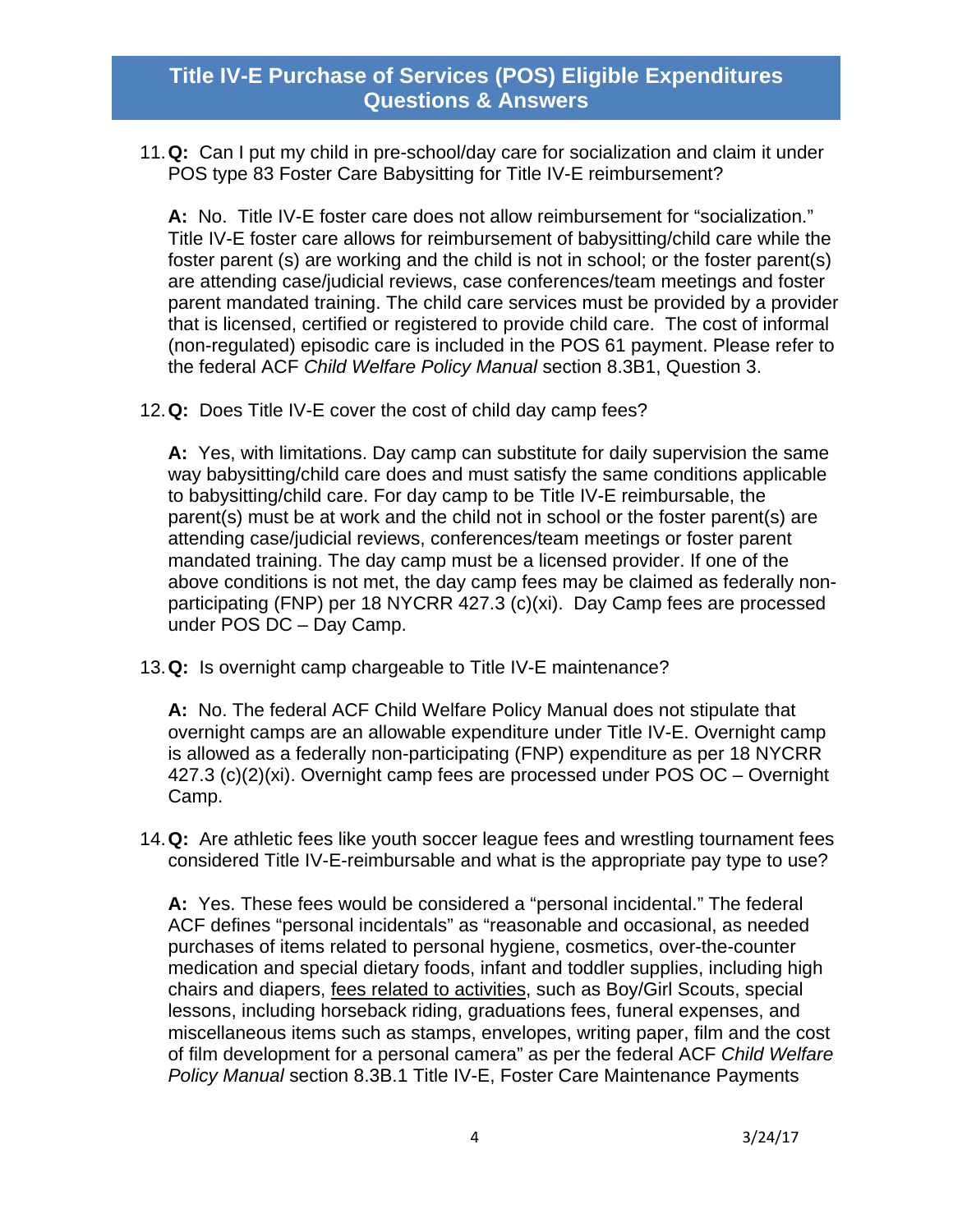Program, Payments, and Allowable costs Question 9. POS type 63 – Additional Per Diem is the appropriate POS type to use for these expenditures.

15. **Q:** Is special attire to participate in school sports like cleats, or a bathing suit, to participate in school sports, IV-E-reimbursable?

**A:** Neither the federal definition of foster care maintenance nor the ACF Child Welfare Policy Manual state that special attire is an allowable expenditure under Title IV-E. Special Attire is a special payment under 18 NYCRR 427.3 (c)(2)(i) and allowed to be claimed as a federally non-participating (FNP) expenditure.

16. **Q:** Can we claim expenditures, like clothing, for reimbursement if foster parents will not give us receipts even after DSS requested them?

**A:** No. If you are unable to substantiate expenditures with back-up documentation, receipts, in some way you may not claim the expenditures for reimbursement under Title IV-E or Foster Care Block Grant.

17. **Q:** Can we claim behavioral health, medical, mental health, therapy or counseling services under Title IV-E?

**A:** No. Title IV-E does not cover any of these type of expenditures, please see the federal ACF *Child Welfare Policy Manual* section 8.3B.1 Q1 & Q6.

18. **Q:** Can we claim prescription medication that is not covered by Medicaid (Title XIX) under Title IV-E?

**A:** No. Title IV-E does not cover the cost of prescription medication, please see the federal ACF *Child Welfare Policy Manual* section 8.3B.1 Q1 & Q6.

19. **Q:** There are empty beds in foster boarding homes which the district pays for to make sure children have a place to stay when there is a need. The district has been paying and claiming Title IV-E Foster Care for these beds using a POS 63. What POS type do you recommend if POS 63 cannot be used?

**A:** The context of the question describes a Reserved Accommodation situation. Reserved Accommodations would not be paid and claimed as Foster Care Maintenance costs, through BICS using a POS type. Reserved Accommodations are considered an administrative cost. Fiscal Reference Manual Volume 3, chapters 5 and 9 note that reimbursement is available for payments made to certified foster boarding homes to ensure adequate accommodations will be available for the immediate reception and care of children. Administrative Reimbursement is subject to the following conditions: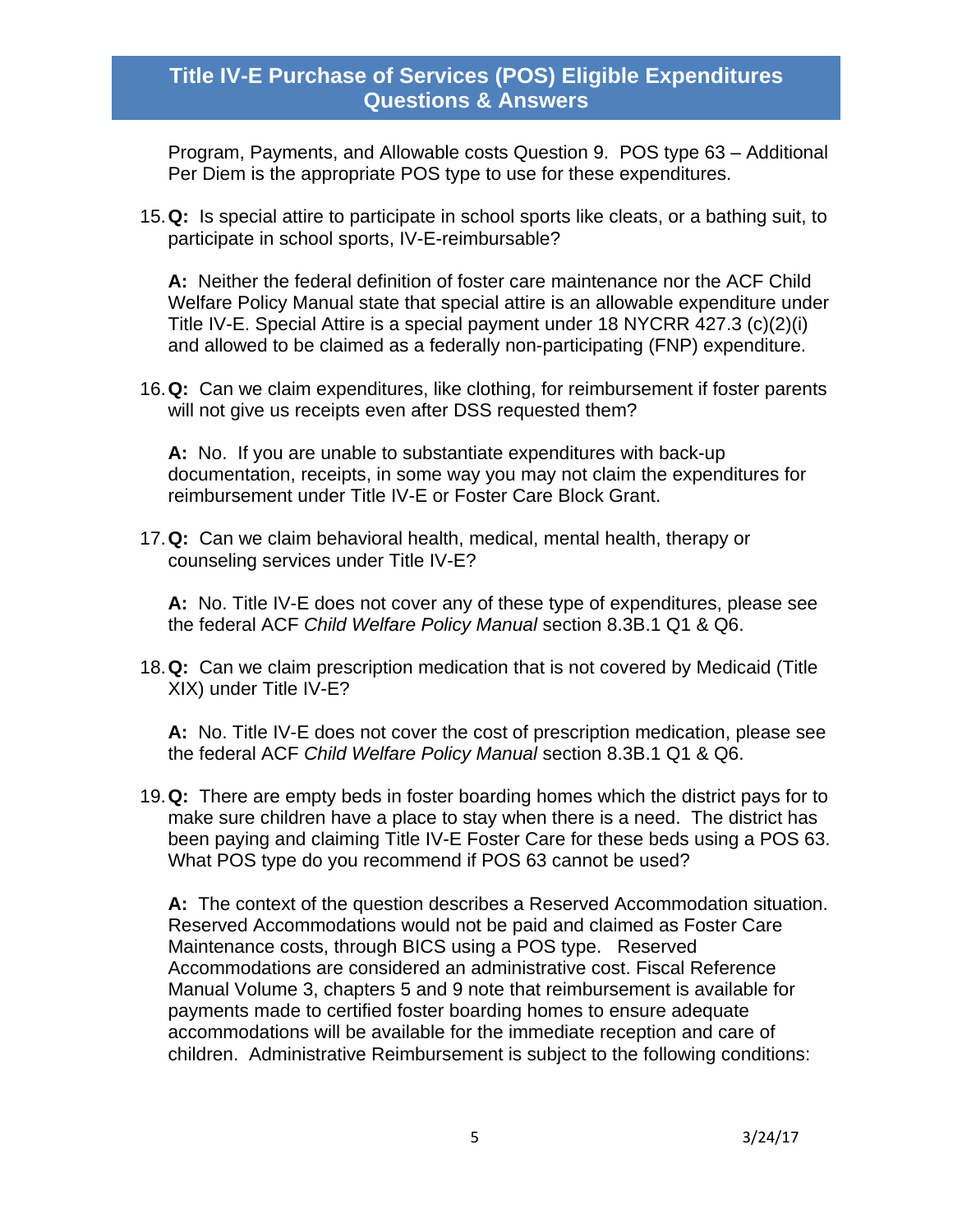- Payments for reserved accommodations are based on a rate that does not exceed 50% of the rate of payment when a child is in the home
- The total number of reserved accommodations does not exceed five percent of the total number of certified boarding home beds in use on the last day of the previous month (or other period reported in accordance with department requirements)
- The home is not reimbursed solely for reserved accommodations without being utilized for the care of a foster child for a period in excess of three consecutive months

Reserved accommodations should be claimed as a direct agency expenditure under object of expense code 10 Foster Care, and under the F2.A function on the LDSS-923.

Costs relating to Reserve Bed Accommodations for Foster Care Children will be distributed and direct charged to the Title IV-E Foster Care (FP) and Non IV-E Foster Care (FNP) lines based on a methodology using SRMS percentages that determine FP and/or FNP costs. That methodology is described in the Fiscal Reference Manual Volume 3, Chapter 9.

See FRM Volume 3 Chapter 9 for a listing and description of Title IV-E related expenditures that can be direct charged without prior written approval from the OTDA / OCFS finance offices. Otherwise, districts will need prior written approval from the OTDA Financial Services office, in consultation with OCFS Bureau of Financial Operations.

20. **Q:** Are haircuts, hair braiding or similar expenditures a Title IV-E reimbursable expenditure?

**A:** This expenditure would be an allowable Title IV-E expenditure that is incorporated in the standard monthly maintenance expenditure (POS 61).

Federal ACF *Child Welfare Policy Manual* https://www.acf.hhs.gov/cwpm/programs/cb/laws\_policies/laws/cwpm/policy.jsp?idFlag=8